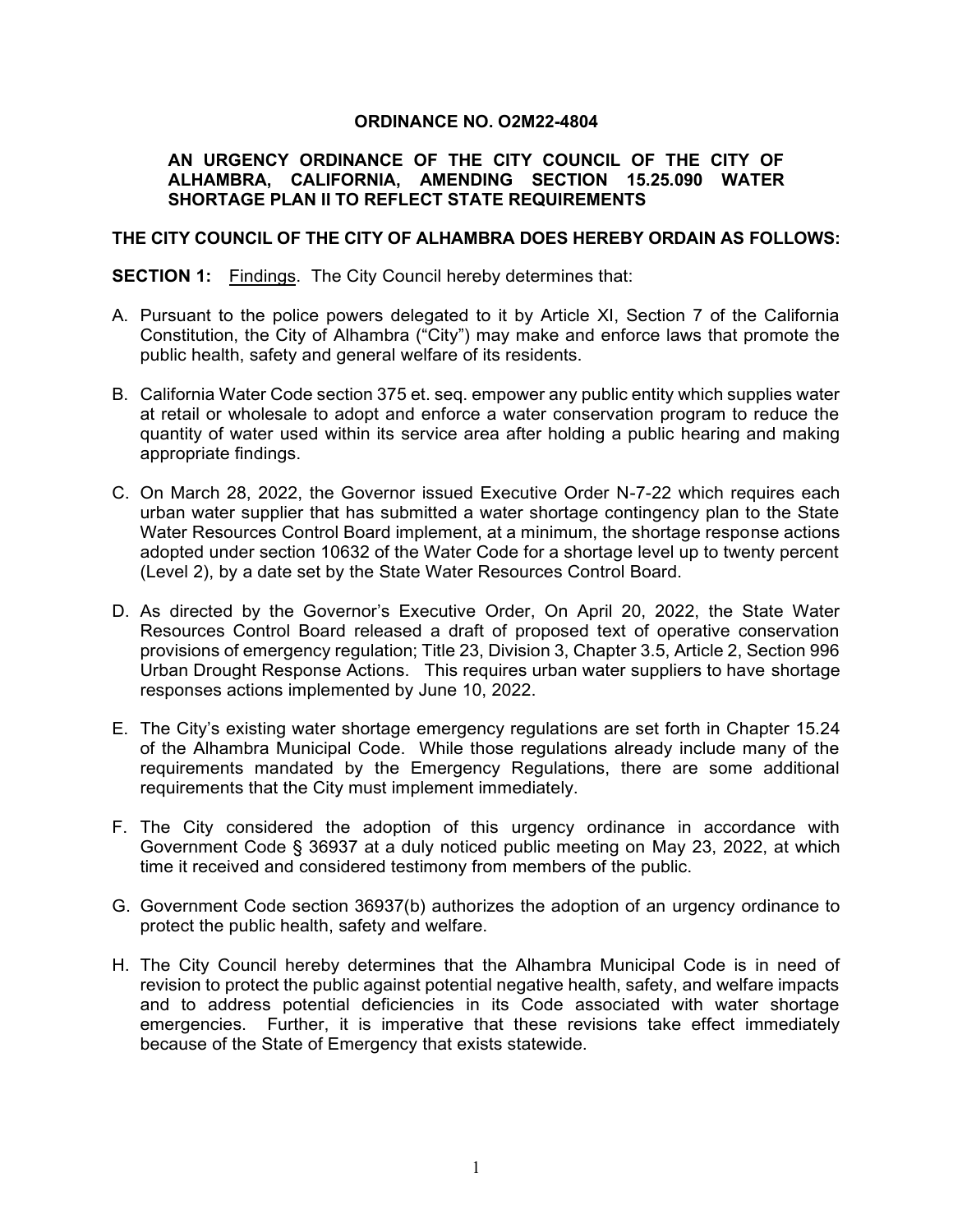I. Failure to adopt the revisions set forth in this ordinance on an urgency basis would jeopardize the public health, safety, and general welfare and would expose the City to potential fines.

**SECTION 2.** Alhambra Municipal Code Section 15.25.090 is hereby amended to be Water shortage plan II mandatory conservation as follows:

(A) No customer of the Water Division shall use or allow the use of water from the city to hose or wash sidewalks, walkways, driveways, parking areas to other paved surfaces.

(B) No customer of the Water Division shall use or allow the use of water from the city to fill or maintain levels in decorative fountains, ponds, lakes, and similar structures unless such structure is equipped with a water recycling system.

(C) No restaurant, hotel, café, or cafeteria, or other public place where food is sold, served, or offered for sale shall serve drinking water from the department unless at the request of its customers.

(D) No customer of the Water Division shall allow water from the city to leak from any facility on his premises or on premises under his control or fail to effect a timely repair of any such leak.

(E) No customer of the Water Division shall cause or allow the use of water from the city to run off any landscape areas into adjoining streets, side-walks, parking lots or alleys due to incorrectly directed or maintained sprinklers or excessive watering.

(F) No customer of the Water Division shall use a hose to wash cars, boats, trailers, buses or other vehicles, or to wash building exteriors or other hard-surfaced areas without an operating shut-off valve;

(G) No customer of the Water Division shall use or allow the use of water from the City Water Division for landscape watering more often than every three days.

(H) No customer of the Water Division shall use or allow the use of water for landscape watering between the hours of 10:00 a.m. and 5:00 p.m.

(I) No customer of the Water Division shall use or allow the use of water from the city to refill a swimming pool, spa or hot tub emptied after the commencement of a water shortage period.

(J) No customer of the Water Division shall irrigate ornamental turf on public street medians.

(K) No customer of the Water Division shall use or allow the use of water from the City Water Division for landscape watering activities within 48 hours after measurable precipitation.

(L) No customer of the Water Division shall irrigate non-functional turf at commercial, industrial, and institutional sites, unless, the use of water is not prohibited by this section to the extent necessary to ensure the health of trees and other perennial non-turf plantings or to the extent necessary to address an immediate health and safety need.

**SECTION 3.** Alhambra Municipal Code Section 15.25.040 is hereby amended to include; Nonfunctional turf. Turf that is solely ornamental and not regularly used for human recreational purposes or for civic or community events. Non-functional turf does not include sports fields and